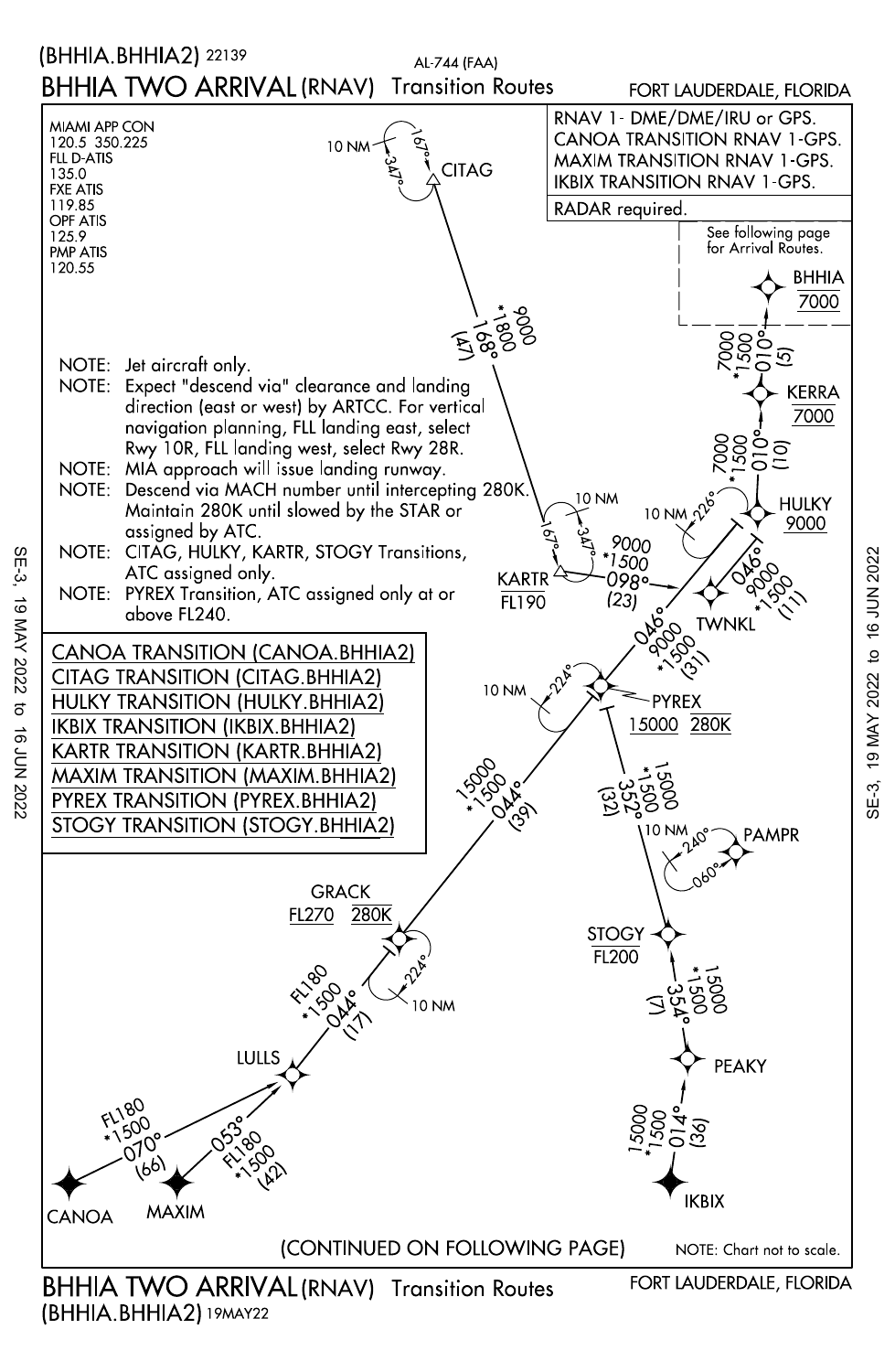SE-3, 19 MAY 2022 to 16 JUN 2022